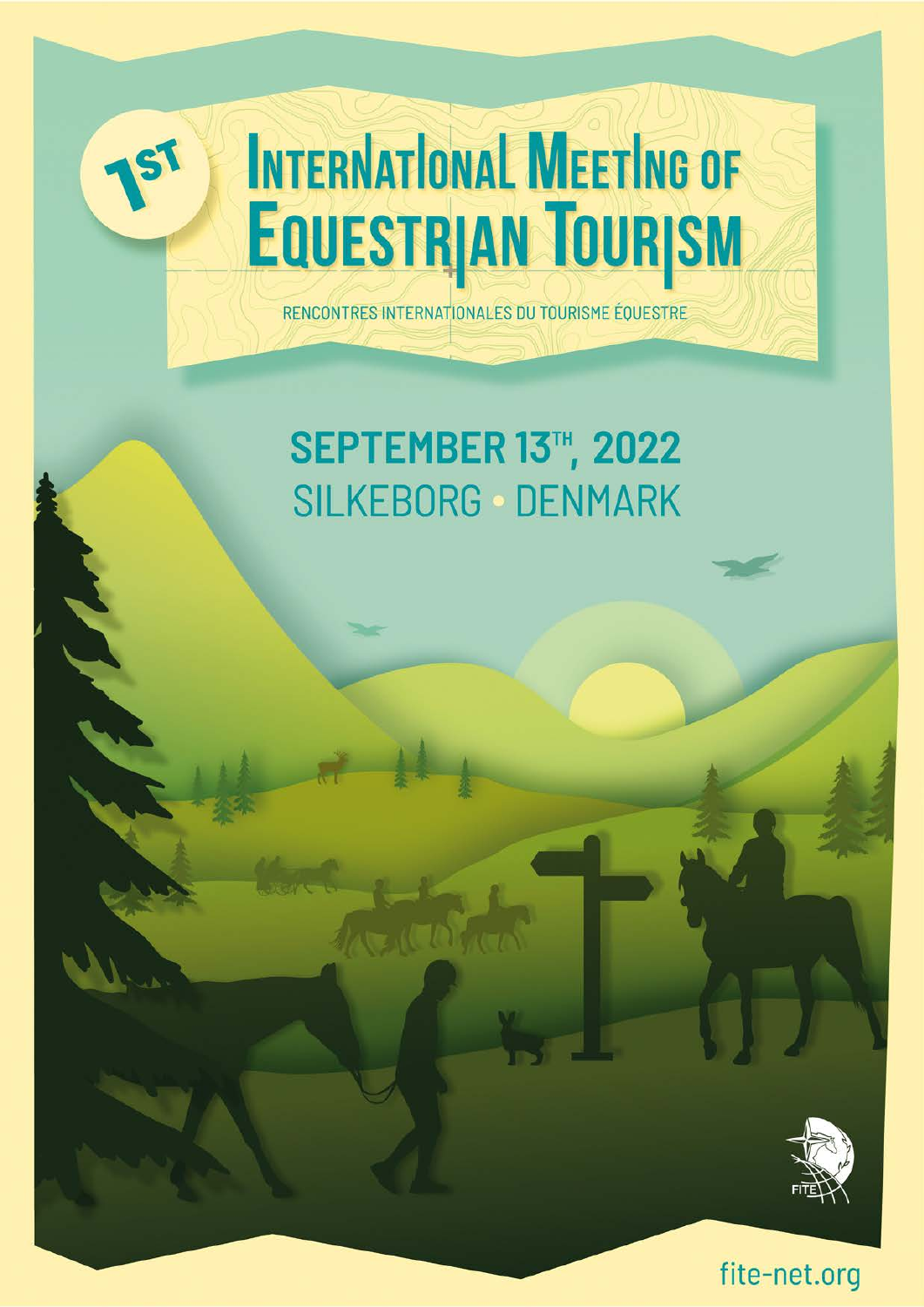

<sup>@</sup>Les Crinières du Causse

### CALL FOR APPLICATIONS SPEECHES INTERNATIONAL MEETING OF EQUESTRIAN TOURISM

The FITE is launching a call for applications for speeches during the first International Meeting of Equestrian Tourism which will take place on September 13, 2022 in Silkeborg in Denmark.

The International Meeting of Equestrian Tourism intends to be an event that brings together the

different stakeholders of outdoor sports, equestrian tourism, tourism and rurality, to talk about and share best practices, debate and find new ideas to develop equestrian tourism from local to international level.



#### TOPICS

Equestrian tourism, its interrelation with other types of tourism and the cooperation with the other outdoor sports

- Equestrian tourism and rural development
- Creation and promotion of equestrian routes
- Border crossing on horseback in the European Union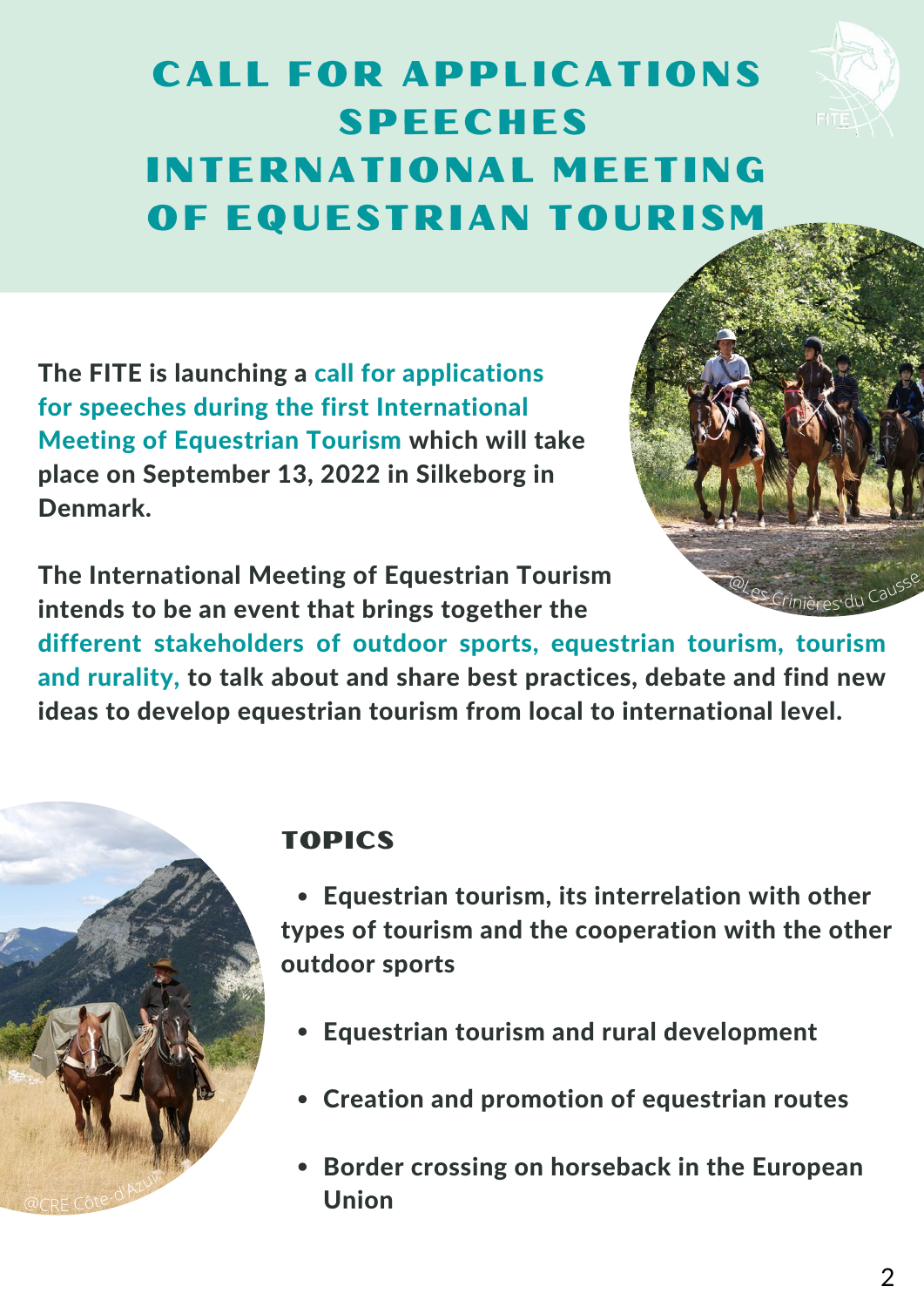

@FFE

#### WHY YOU SHOULD APPLY

It is a unique opportunity to inspire, to present your project, to share it with other organizations and to participate in the collective emulation around equestrian tourism.

#### WHO CAN APPLY?

Applications are open to all organizations wishing to participate in this meeting: sports organizations, equestrian structures, institutions, local and regional authorities, tourism stakeholders ...

#### THE FORMAT

The objective of your speech is to share one or more good practices, experiences on topics related to equestrian tourism.

Speech duration: 10 minutes